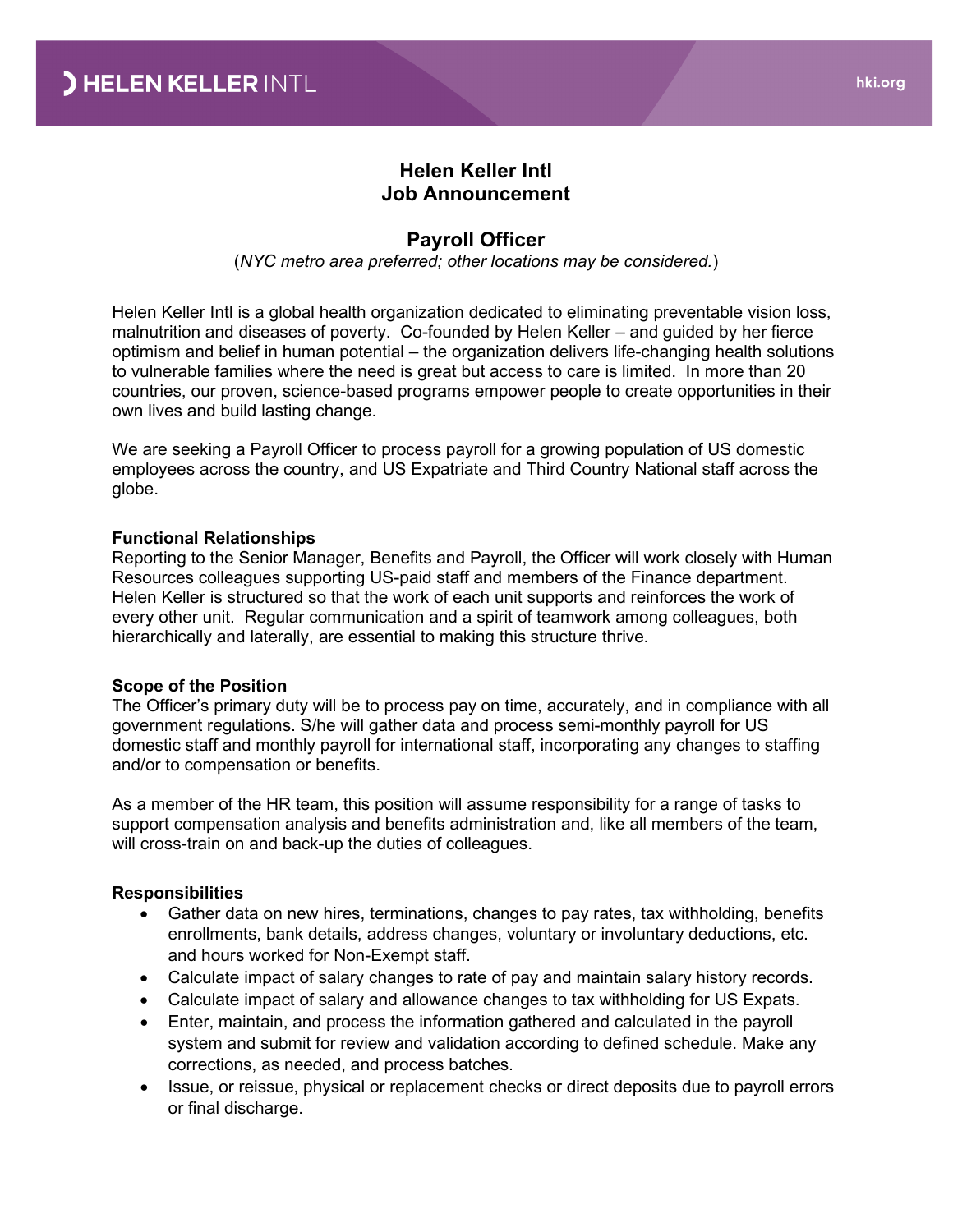- Prepare and maintain accurate records and reports of payroll transactions.
- Register in new tax jurisdictions, as needed.
- Monitor and record federal and state payroll tax deposits for both routine payments and adjustments to avoid late fees.
- Track and process required payments to state agencies, such as workers compensation.
- Collaborate with Finance and Supervisor to regularly review actual allowance data against projections and adjust imputed income and tax impact for US Expats.
- Complete all year end process activities required for accurate and timely issuance of tax documents to staff.
- Set up new Payroll Items in payroll system to ensure compliance with regulations in each jurisdiction where we work.
- Liaise with Accounting unit to ensure all Payroll Items are coded correctly.
- Set up new employee benefit contribution rates during open enrollment each year.
- Troubleshoot problems with the payroll system and/or tax jurisdictions and work with vendors to resolve. Bring any issues to the attention of supervisor for support.
- Prepare annual payroll schedule so all parties are aware of the strict deadlines for payroll processing.
- Maintain Payroll Administration documentation. Cross-train colleagues, as needed to ensure redundancy.
- Stay abreast of federal, state, and local payroll, wage, and hour laws and best practices, and recommend changes and updates, as needed.
- Facilitate audits by providing records and documentation to auditors.
- Facilitate benefits and insurance procurements by gathering data and documentation required by colleagues in HR and Global Operations.
- Identify and recommend updates to payroll processing software, systems, and procedures.
- Collaborate with HR and Information Systems colleagues to optimize use and integration of systems.
- Execute tasks related to compensation analysis and benefits administration. Back-up duties of HR colleagues, ranging from job postings to expense processing, as needed.
- Contribute to additional projects as assigned.

## **Qualifications**

- College degree in a related field plus a minimum of five years' professional experience setting up and processing payroll, or equivalent combination of education and experience.
- Experience processing payroll for US Expatriate staff strongly preferred.
- Demonstrated knowledge of the application of information technology to this type of work including proficiency with payroll software, Excel and Microsoft Office Suite or equivalent.
- Ability to prioritize workload, assume responsibility for work, and follow through to completion.
- Ability to perform duties that require very close attention to detail and synthesize information from multiple sources.
- Oral and written proficiency in English.
- Collaborative, flexible and solution-oriented.
- Familiarity with meeting and collaboration platforms, such as Teams and Zoom.